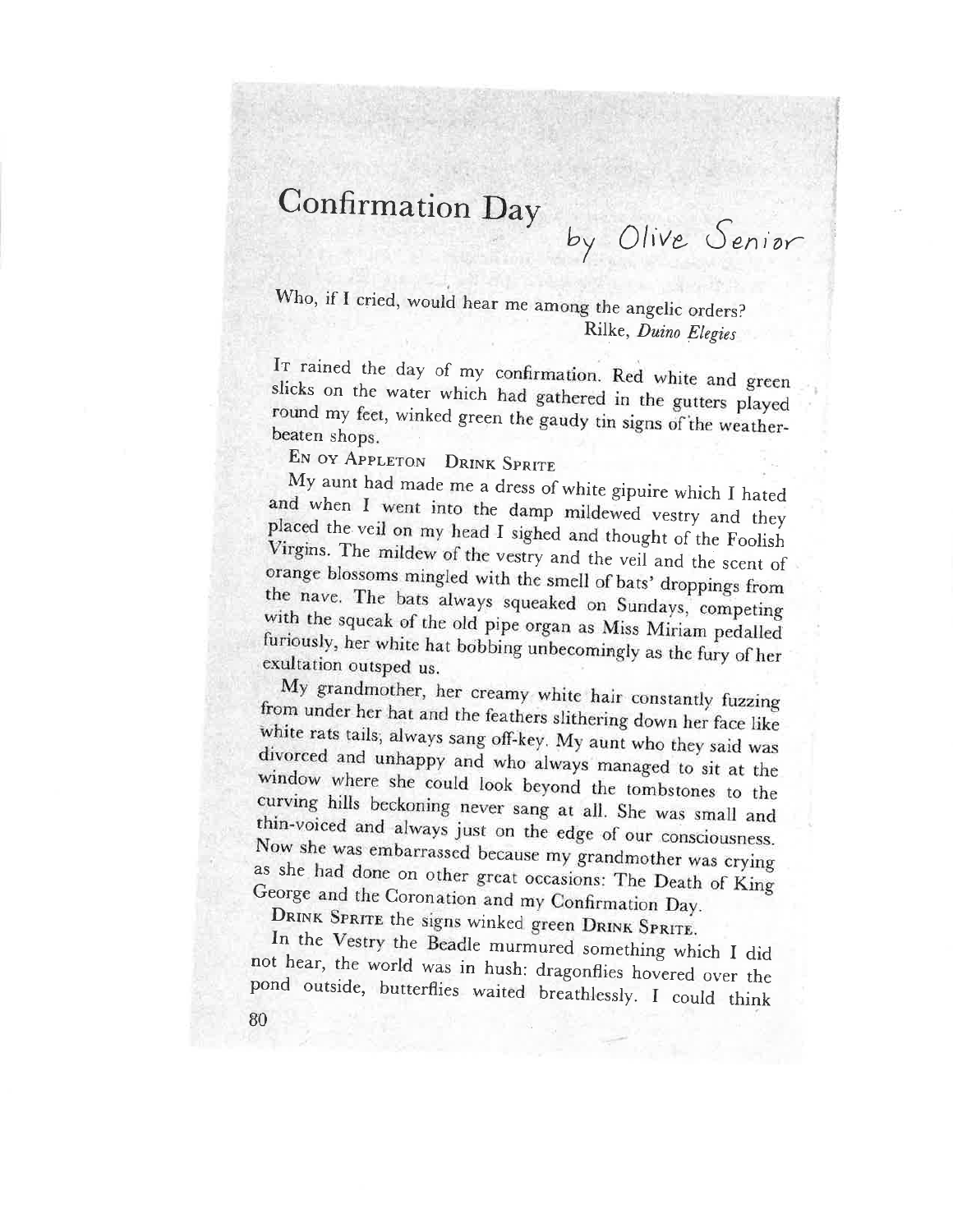neither of the services nor the responses. There were six of us, all the girls in white and the boys in unaccustomed Sunday clothes and discipline wearing first-time large brown shoes that squeaked also.

The Bishop who had come to confirm us arrived in a big car, chauffeur driven. The driver did not look particularly Christian, I thought, as he leaned against the shiny new car chewing straw after straw. He had a silver-looking chain looped across his middle and from it hung a monstrously large watch which he consulted ostentatiously. He had this look of time on his face. "His watch doesn't work," whispered my cousin from behind her veil as she stood in the door beside me, "anyway I bet he can't read".

Outside, the Maguire twins whose father was the parson and who seemed the wickedest children we knew peeked from behind the vestry wall, their faces framed in flower chains. They had the same thought as my cousin for they began to sing:

One two three four Colon man a come With him watch chain A lick him belly Bam Bam Bam

Ask him for the time And he look upon the sun

Suddenly the flowers flew into the air and they ran screaming delight behind the wall as the driver advanced toward them... EN OY APPLETON

... in my heart I know that the world of the outside should not today concern me for says my grandmother and my aunt and the parson today I will become a child of god yet I do not know what they mean for that summer during all the catechism classes we sat at the back of the church and I listened only to the bats squeaking cows in the graveyard chomping hummingbirds whirring in the guava trees outside I had only wondered why the big urn at the back was called a font and when water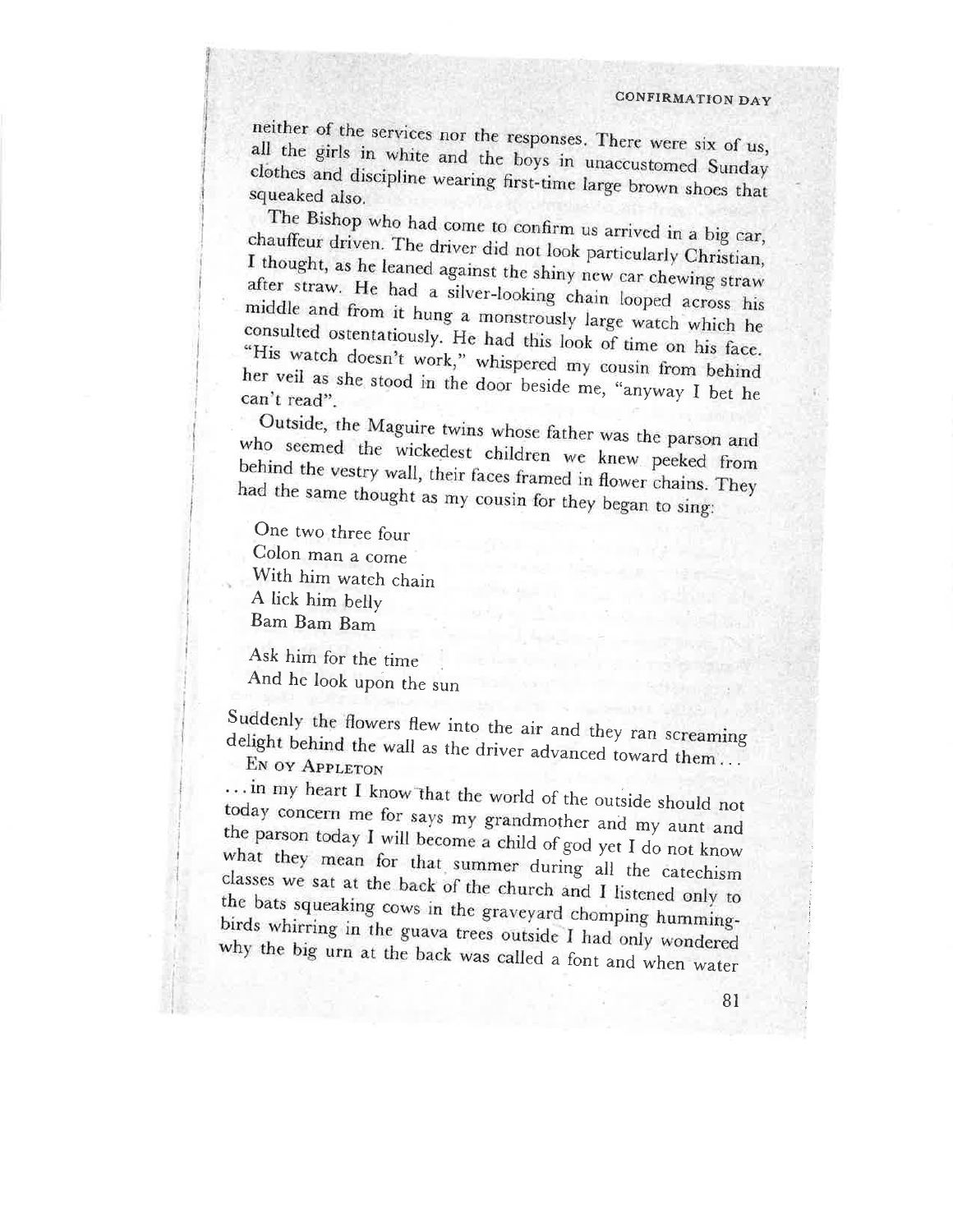## CONFIRMATION DAY

was holy and the only time god ever spoke to me was on the lonely roads later as I walked home in the burning midafternoon and he raced in clouds of terror across the sky... clouds that became transformed transmuted into s led into eternity and how could the bread and wine which my grandmother and the parson promise make me any stronger against the terrible reality of him chasing me in clouds of horror everyday...

For he always sat in the lurid church pictures of my childhood<br>on the billowing clouds of white and his judgement was swift<br>and terrible. He sat in the clouds on the walls of my mother's<br>church which seemed far away and l

of incense mingles with the smell of the church and the smell is<br>the smell of the aged. What happens to the young after their<br>Confirmation Day? I used to wonder. Once I knew a girl who<br>had been baptised and she had caught is the smell of the aged and the moth balls of priests' raiments<br>and they all belong to the other side of the world and all are in<br>league with the clouds of terror.<br>And I think as the Bishop stands there in robes trimmed w

gold chanting words that sound as if he speaks in a foreign language that the Confirmation will transform me too, utterly. And the smell of the church will be transformed into the smell of the bats in the nave of the churc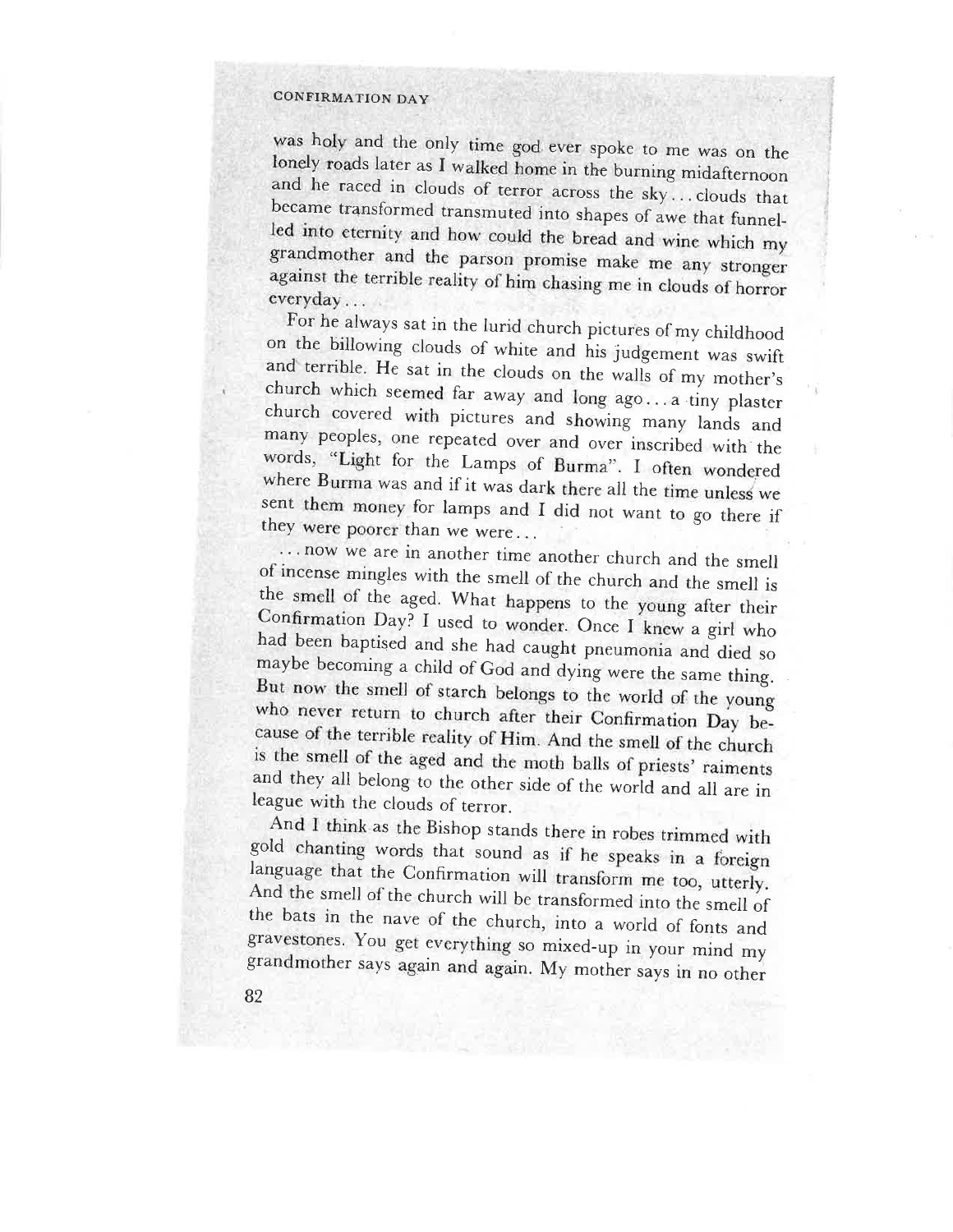## **CONFIRMATION DAY**

church is there God and she is not ralking of the church I am in no other my mother said one day long ago by a riverside sunlight sparkling reeds foaming round the bend...and God should have been there another day down by the same riverside when the brothers and sisters dressed in white robes who were not my brothers and sisters and the priest just a man of the people with no fussy car and driver with a watch chain to pull in and out but a man of the people took them in his arms and baptised them, But I in my white shift not gipuire but cotton my knees trembling with the early morning cold went down and fought with all my might not to go a second or third time for in the bottom of the river I had seen the mud and the reeds and the terrible reality of His existence and knew that if I went down<br>three times I would be obliterated by His greatness. And the day became a day of the brothers and sisters who were not my brothers and sisters singing and praying praying and singing for me and my mother crying for me Oh-Oh-Ohhhhhhhhhhhhhhoo-WAH mortified down by the waterside on the morning of my baptism which was not my baptism.

(Yet when she had to go not even the God of the man of the people could save her O the suffering).

This time I know that it is not easy for me to escape. The formality of my grandmother's church has woven a pattern from which it is difficult to break out, reject, just as my grandmother's  $\frac{1}{2}$ raliul and the necessity of confirmation and other observances in the Book of Common Prayer created a mould into which the crazy-mad fragments of my other, disordered life were being squeezed. And so I know it is no longer a dream.

I know that I am saying the words of the confirmation Service somewhere in my head my cousin's white dress rustles as she shifts on the velveteen cushion...and the Bishop holds a finely-wrought silver cup. He begins at the other end and I think of Oil for the Lamps of Burma which are perhaps of finely wrought silver too and the reeds in the river my mother on a sunlit day washing and my grandmother crying as she does on all great occasions and my aunt staring out the window and all